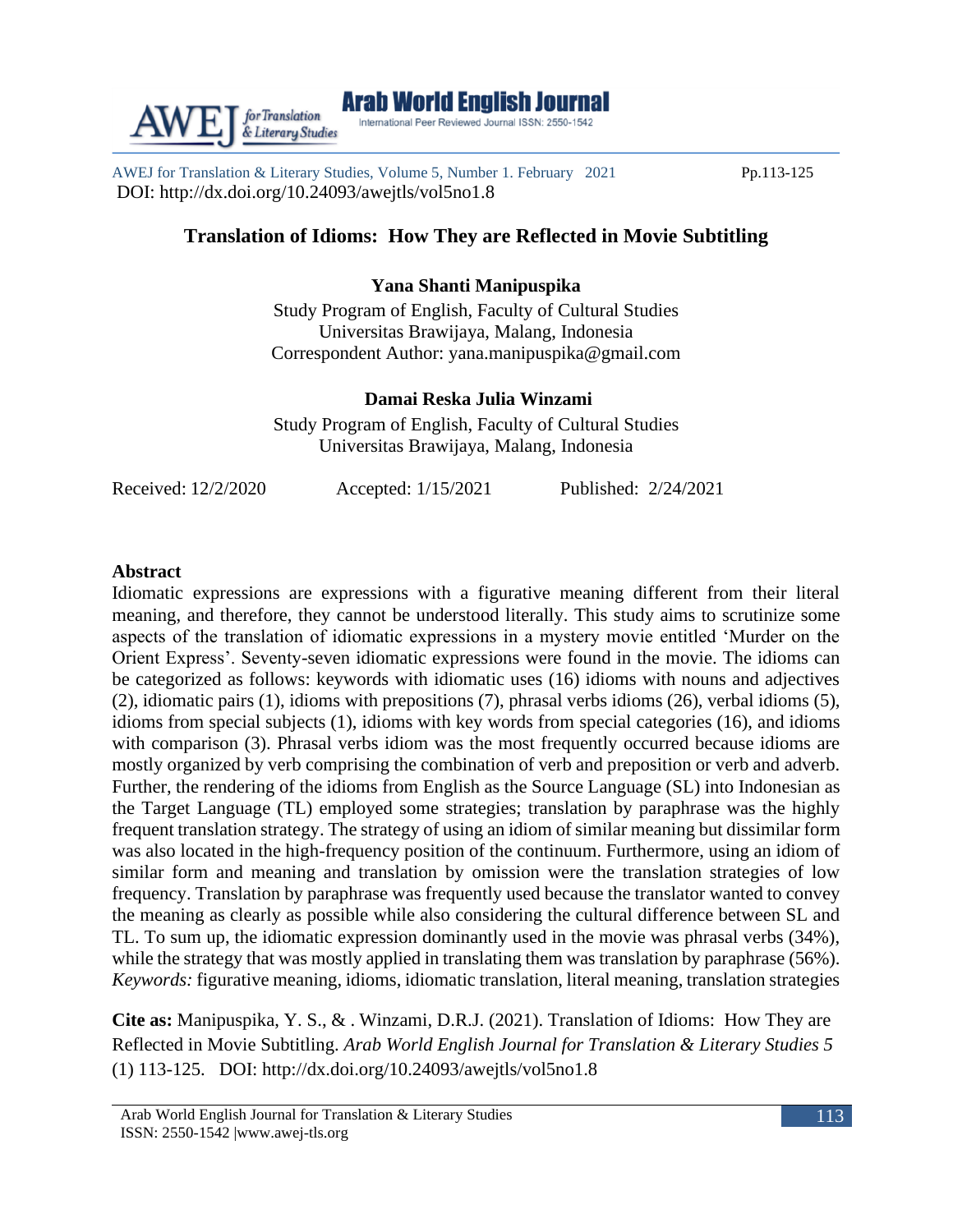#### **Introduction**

Idioms can be found in daily life, from informal conversation to formal written text. They are an inalienable part of each language found in large numbers in most languages. However, idioms have meanings that sometimes depart from the literal meaning. Therefore, it is important to understand what is an idiom, how idioms carry meaning, and what translators do to maintain that meaning in another language. An idiom, also referred to as an idiomatic expression, is a set of words or phrases that has a figurative meaning conventionally understood by native speakers. Although the idiomatic expression is a universal feature of language, different languages may use literally different idiomatic expressions with similar referential meanings.

To know and understand the meaning of idioms, observing the context when the idiom is uttered is crucial. Additionally, some idioms have more than one meaning, thus the context in certain idiom is used to determine the intended meaning of that idiom. Translating idioms is not an easy task. This originates in the fact that each language has got some culture-specific items that are completely different from the corresponding items in another language. It is because idioms are a group of words that mean something different than the individual words it contains. According to Baker (2018), idioms are a frozen pattern of language which allows little or no variation in form and often carry meanings that cannot be deduced from their individual components. Therefore, idioms cannot be translated word-for-word, it has to be translated as a whole.

The complexities of idiomatic expressions make the rendering of the idiomaticity of expressions from a source into a target language so sophisticated and problematic at the same time. As stated by Shojaei (2012), the process of translating idioms from one language into another is a fine work which obliges a translator to have a good knowledge of both languages and cultures being shared or transferred as well as being able to identify and cope with the contingent problems in the process of finding an efficient equivalent for the inter-lingual idiomatic pairs. Taking these into consideration, this study aims at investigating the idioms and the strategies of translating the idioms in Murder on the Orient Express movie, a 2017 movie directed by Kenneth Branagh based on the 1934 novel of the same title and written by British writer, Agatha Christie. The novel was one of the most popular Agatha Christie's novels and had many adaptations in various forms such as TV series and films. The movie had set in the train to London in 1934. The movie selection was based on the setting, which is culturally different from TL (Indonesian) that would affect the translation. Also, the movie contains many unfamiliar idioms for viewers in the target language.

There are two research problems formulated in this study: 1) What are the types of idioms used in Murder on the Orient Express movie?; 2) What are the translation strategies used in translating the idiomatic expressions in the movie?



Arab World English Journal for Translation & Literary Studies ISSN: 2550-1542 | [www.awej-tls.org](http://www.awej-tls.org/)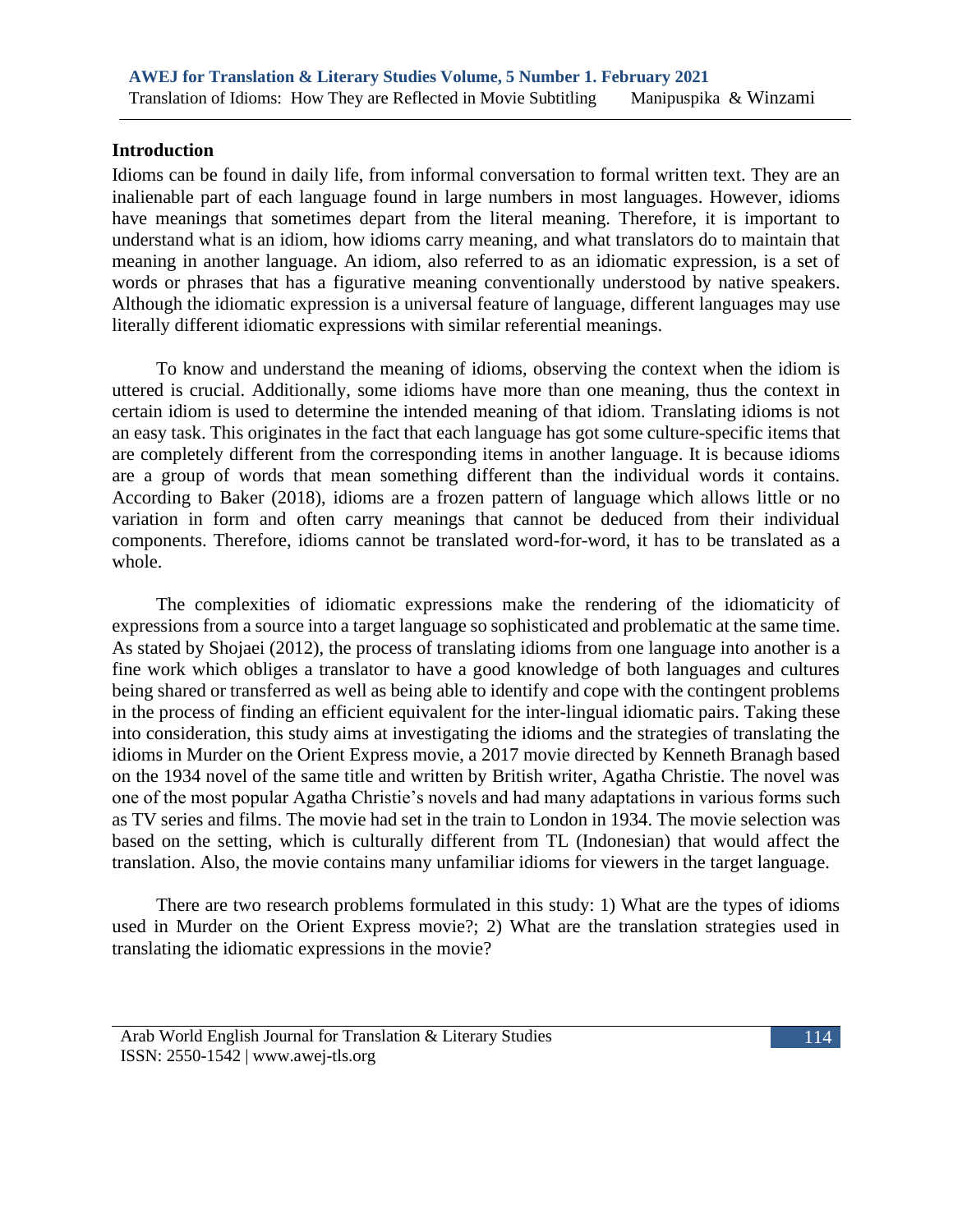## **Literature Review**

Translation is the process of reproducing the receptor language the closest natural equivalent of the source language message, first in terms of meaning and secondly in terms of style (Nida  $\&$ Taber, 1982). This could be problematic when dealing with idioms. An idiom is a phrase or a fixed expression that has a figurative, or sometimes literal, meaning. According to Jabbari (2016), an idiom's figurative meaning is different from the literal meaning. They frequently occur in all languages. Idioms fall into the category of formulaic language.

There are various classifications of idioms proposed by some experts. This paper explores the idioms referring to Seidl & McMordie's (1988) classification of idioms, which falls into 9 (nine) categories: 1) Key words with idiomatic uses, 2) Idioms with Nouns and Adjectives, 3) Idiomatic Pairs, 4) Idioms with Prepositions, 5) Phrasal Verbs Idiom, 6) Verbal Idioms, 7) Idioms from Special Subjects, 8) Idioms with Key Words from Special Categories, and 9) Idioms with Comparisons.

## **Difficulties in Translating Idioms**

Idiomatic translation requires far more than the replacement of lexical and grammatical items between languages, and it may involve discarding the basic linguistic elements of the SL text. Baker (2018) classifies problems involved in translating idioms into four sub-categories.

First, an idiom may have no equivalence in the target language. Some idioms are bound to culture that do not exist in other places with different languages. For example, the idiom 'feather in (one's) cap'. This idiom means an exceptional achievement. This idiom is derived from the culture of some western countries indicating that placing a feather in one's cap is a sign of a significant achievement by the wearer. There is no equivalent for this idiom in Indonesian language. Even predicting the meaning of the idiom is unlikely for Indonesian because the act of putting a feather in a hat cannot be found anywhere in Indonesian culture.

Second, an idiom may have a similar counterpart in the target language, but its context of use may be different. In this case, the target language (TL) equivalence is available but is used in different situation and therefore, makes the idiom translation not applicable. The expressions in source and target language possibly have different connotations or may not be pragmatically transferable.

Third, an idiom may be used in the source text in both its literal and idiomatic senses at the same time. Unless the target language idiom corresponds to the source language idiom in form and meaning, the idiom cannot be successfully rendered in target language. Finally, the convention of using idioms in written discourse, the contexts in which they can be used, and their frequency of use may be different in the source and target languages.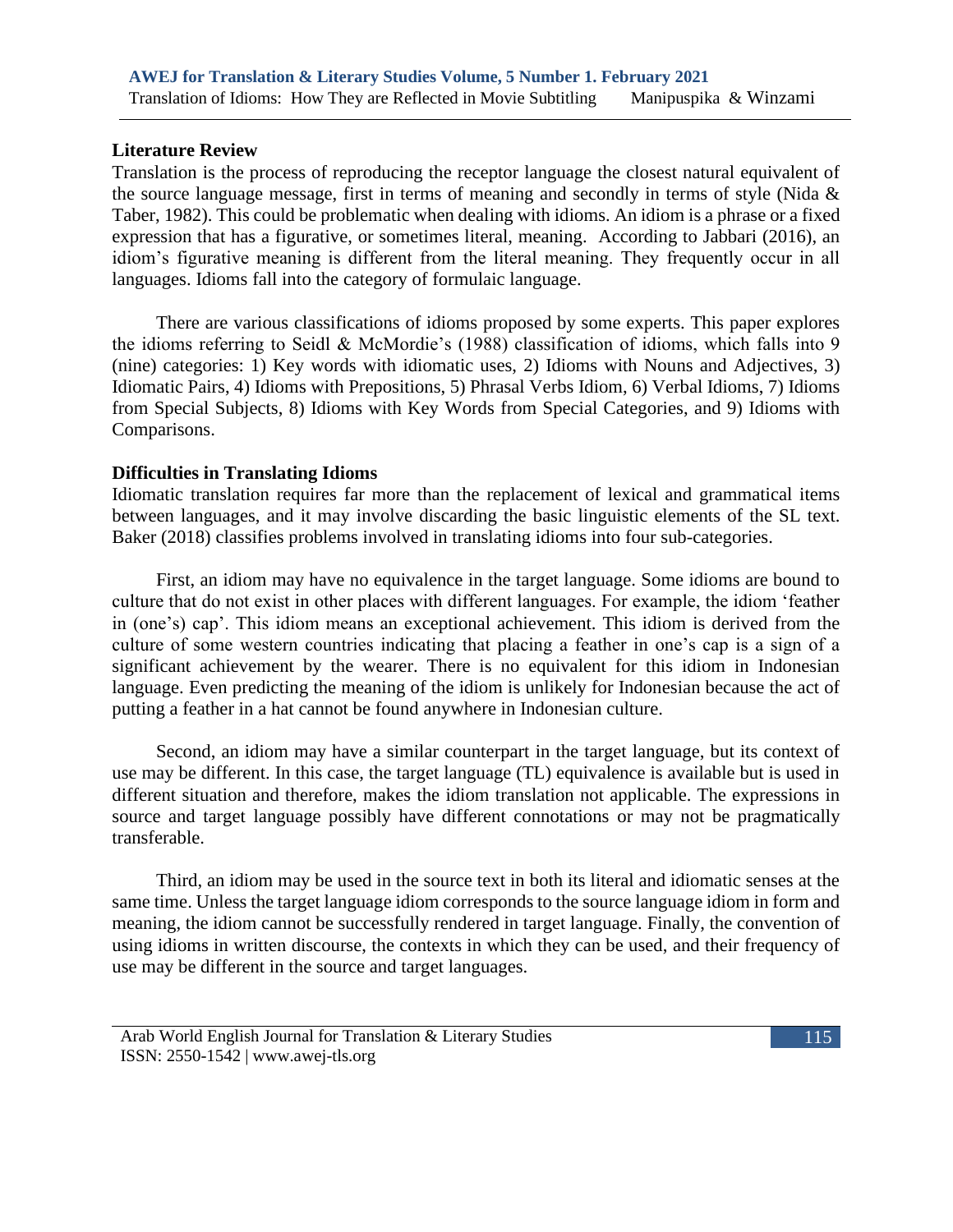To sum up, the main problems found in translating idioms and fixed expressions are the ability to recognize and interpret idioms correctly, and the difficulties involved in rendering the aspects of meaning that idioms or fixed expressions convey into the target language.

## **Strategies for Translating Idiomatic Expressions**

Baker (2018) proposes four strategies for translating an idiom. The explanation is provided as the following.

1. Using an Idiom of Similar Form and Meaning

Baker (2018) states this strategy is composed by using an idiom in the target language that has the same meaning as the source language idiom. Also, it must consist of lexical items that is equivalent. This kind of match can only occasionally be achieved.

- 2. Using an Idiom of Similar Meaning but Dissimilar Form It is often possible to find an idiom or fixed expression in the target language which has a meaning similar to that of the source idiom or expression, but which consist of different lexical items (Baker, 2018). In this case, the lexical items of idioms are not preserved; it is translated as a semantic equivalent.
	- 3. Translation by Paraphrase

This translation strategy is the common way of translating idioms when a translator cannot find a match in the target language or when it seems inappropriate to use idiomatic language in the target language because of differences in stylistic preferences of the source and target language.

4. Translation by Omission

Baker (2018) mentions as with single words, an idiom may sometimes be omitted altogether in the target text. This may be because it has no close match in the target language, its meaning cannot be easily paraphrased, or for a stylistic reason.

#### **Previous Studies in the Context of English – Indonesian Language Pairs**

In the English – Indonesian language pairs, some studies have previously been conducted. Noorsavitri (2018) focused on the types of idioms and the translation strategies in translating the idioms in a romantic novel. She used theory from McCarthy and O'Dell (2010) to classify the types of idioms in the novel. Her findings showed 99 data of idiomatic expressions and the novel tends to use compound idioms. Further, translation by paraphrase is the most frequently used in translating the idioms in the novel.

Wicaksono & Wahyuni (2018) conducted an analysis of idioms in Indonesian folklores. Their study focused only on the translation strategies in translating idiom from Indonesia into English. The findings suggested that idiomatic expression translation strategy by paraphrasing is the most dominant strategy used by the translator in translating the idiomatic expression found in five Indonesian folklores.

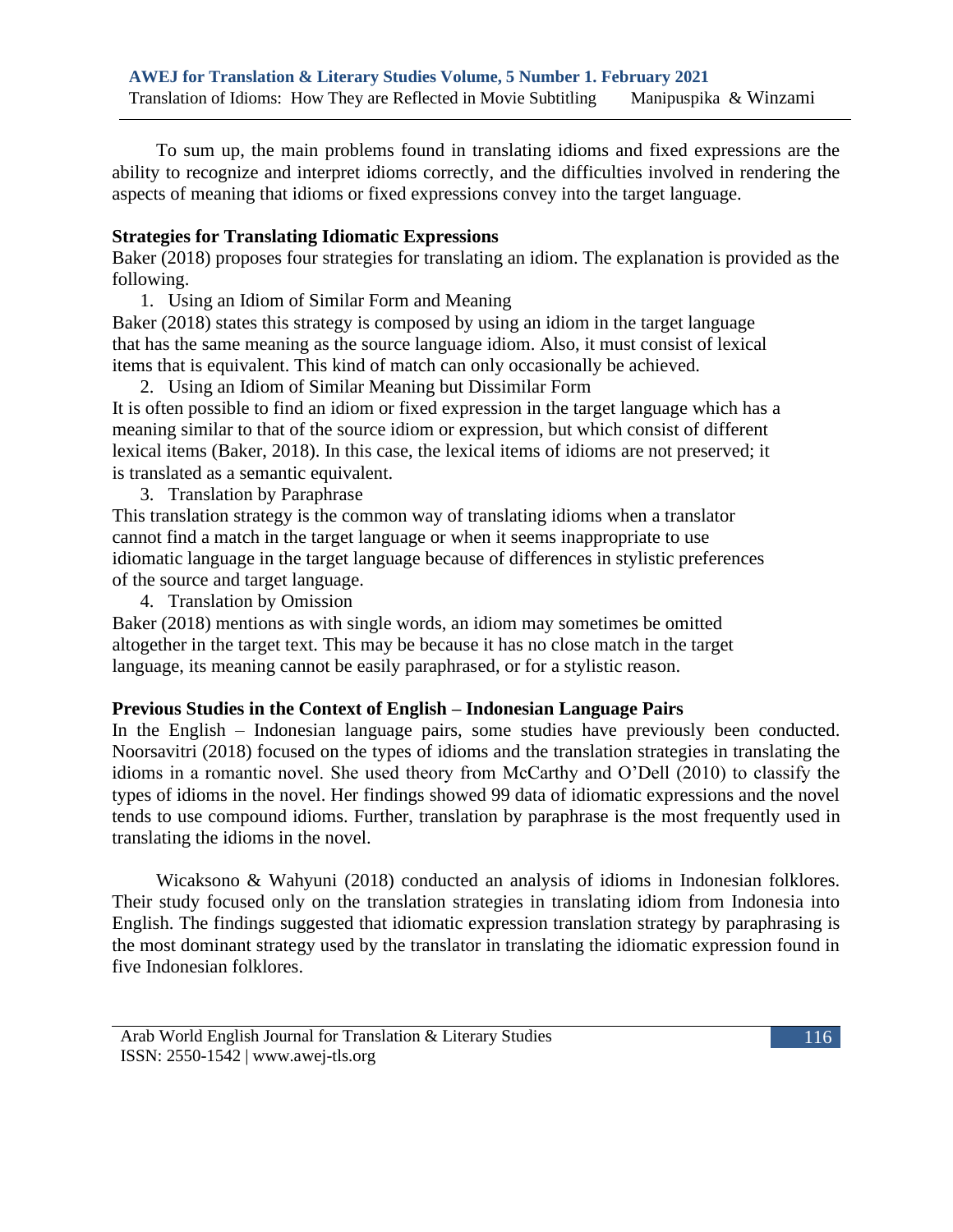Another study investigated Indonesia–English translation of idiomatic expressions, focusing on the idioms, in one of Indonesian best seller fiction story, *Bumi Manusia* which was translated into English as This Earth of Mankind. This study by Floranti & Mubarok (2020) identified the types of the translation strategies to reproduce the idioms from SL in TL and the accuracy level of their latest meanings in TL. Their results showed that most of the idioms achieved equivalent meanings, but decreased meanings were unavoidable. Thus, it can be seen that the translator attempted to recreate the similar equivalence meaning of the idioms from SL through paraphrasing strategy instead of omitting the idioms in TL. Most of the translated idioms could be reproduced similarly with the original idioms.

Those previous researchers' work recognized the analysis of idiomatic expressions in literary work. However, the practical application in subtitling has not yet been widely clarified. The purpose of this paper is to reveal the use of idioms in movie subtitle along with the strategies of translating them.

#### **Method**

This present study utilized Baker's and Seidl & McMordie theories as its frameworks. With respect to the analysis of the source text and the target text utterances in terms of the idiomatic expressions, this study was rooted in the framework of qualitative research. In order to quantify the qualitative data gathered, and to present them in a more meaningful way, frequency and percentage were used. With respect to the first research question, types of idioms were referred to Seidl & McMordie's (1988). Meanwhile, for the second research question, using Baker's (2018) theory, the subtitles of the movie were analyzed, and the types of idiomatic expression were determined. After determining the types and translation strategies, a conclusion was made.

#### **Findings and Discussion**

In the following data, SL stands for Source Language (in this case, English), and TL stands for Target Language (in this case, Indonesian).

## **Types of Idioms**

1. Keywords with Idiomatic Uses

This type of idiom deals with a selection single words which are known to present difficult because of their particular idiomatic meanings. Also, this type of idiom uses adjective, nouns, and miscellaneous words as the main subject.

SL: I speak my mind now.

TL: Aku bebas berpendapat.

The idiom 'speak my mind' is an expression when someone say openly what they think or feel. This expression uses the word 'mind' as the idiomatic uses. 'Mind' is the main subject and it is classified in the subtype of particular words with special idiomatic uses; noun with special idiomatic uses.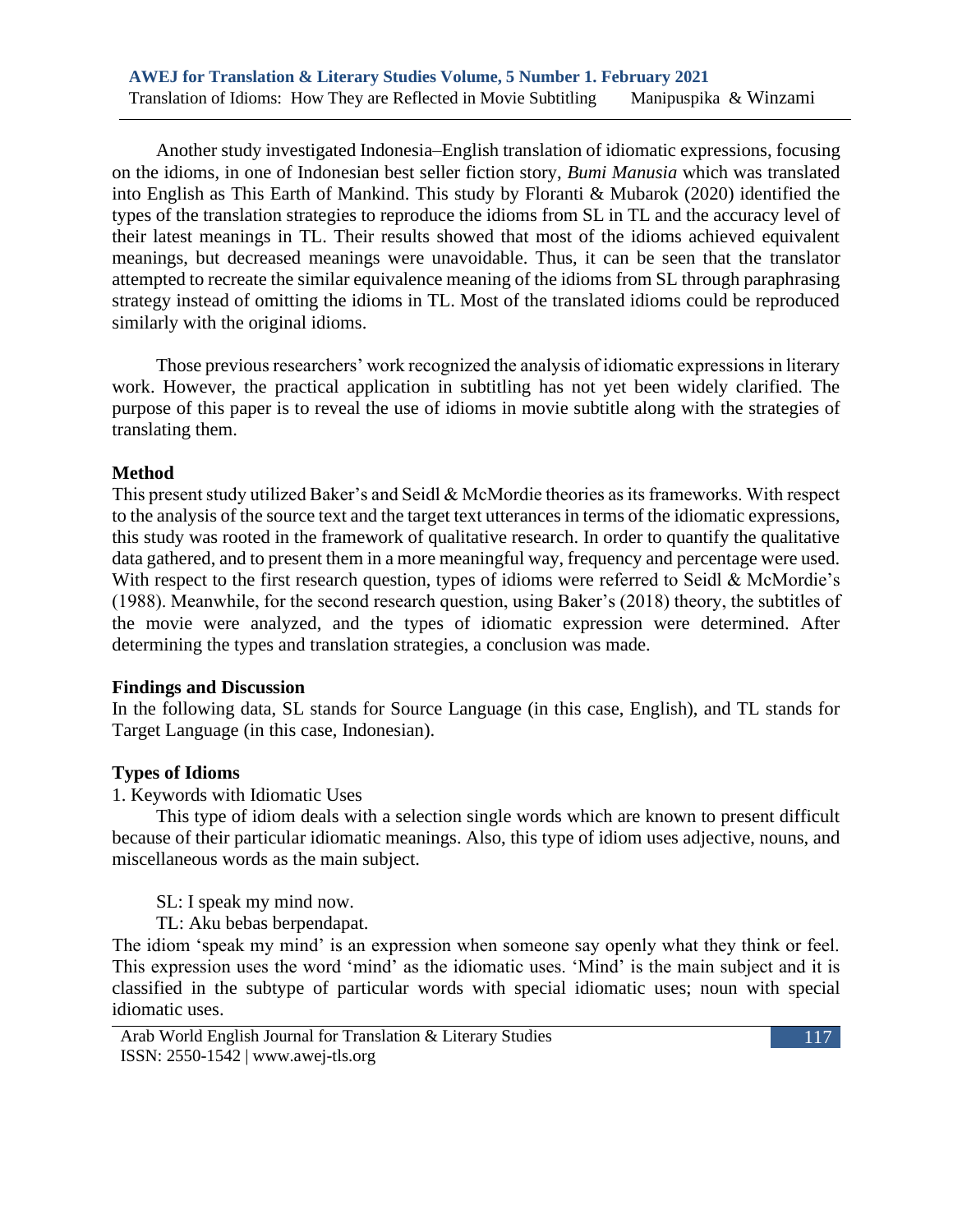SL: How dare you accuse me!

TL: Beraninya kau menuduhku!

The idiom 'how dare you' uses the word 'how' as the idiomatic element. 'How' is the main subject and it is classified in the subtype of particular words with special idiomatic uses; Miscellaneous words with special idiomatic uses. 'How dare you' is an idiomatic expression that show annoyance to others' rudeness.

2. Idioms with Nouns and Adjectives

SL: But my beginner's luck has panned out.

TL: Tapi aku punya keberuntungan pemula.

In this excerpt, the idiom 'beginner's luck' is a compound noun. The meaning of 'beginner's luck is unexpected success in someone's first attempt at doing something. This expression is used by Mr. Ratchett when telling his experience as a businessman, and he just started as an art dealer and he was successful even though he was just a beginner in this field.

#### 3. Idiomatic Pairs

SL: Consigned to wine and dine handsome officials for all eternity.

TL: Mengajak makan dan minum para pejabat untuk selamanya.

The idiom 'wine and dine' is formed by pairing two nouns 'wine' and 'dine'. 'Wine and dine someone' is an expression that is used when somebody is trying to entertain someone by offering them drinks or a meal (Siefring, 2004). This expression was used by Mr. Bouc when he told Mr. Poirot that he was going to have a meal with the officials in the Orient Express train.

#### 4. Idioms with Prepositions

SL: …and monster them till they have the world down cold.

TL: …lalu memaksa mereka menghafal dunia.

'down cold' begins with the preposition 'down' as the main part of the idiom. "Down cold' means someone learned, mastered, or understood perfectly on something (Farlex Dictionary of Idioms, 2015). In one of the scenes, this expression is used by Ms. Debenham when she was explaining about her job as a governess and she would start teaching geography first, then she would teach her students until they understand it completely and perfectly.

Another example of this type of idiom is:

SL: No, after you.

TL: Tidak, silakan.

In this excerpt, 'after you' begins with a preposition 'after' as the main part of the idiom. The idiom 'after you' means someone politely urges another person to do something first (Farlex Dictionary of Idioms, 2015). This expression, in the movie, was used by Mr. Ratchett when he politely gave Mr. Poirot a way to his cabin.

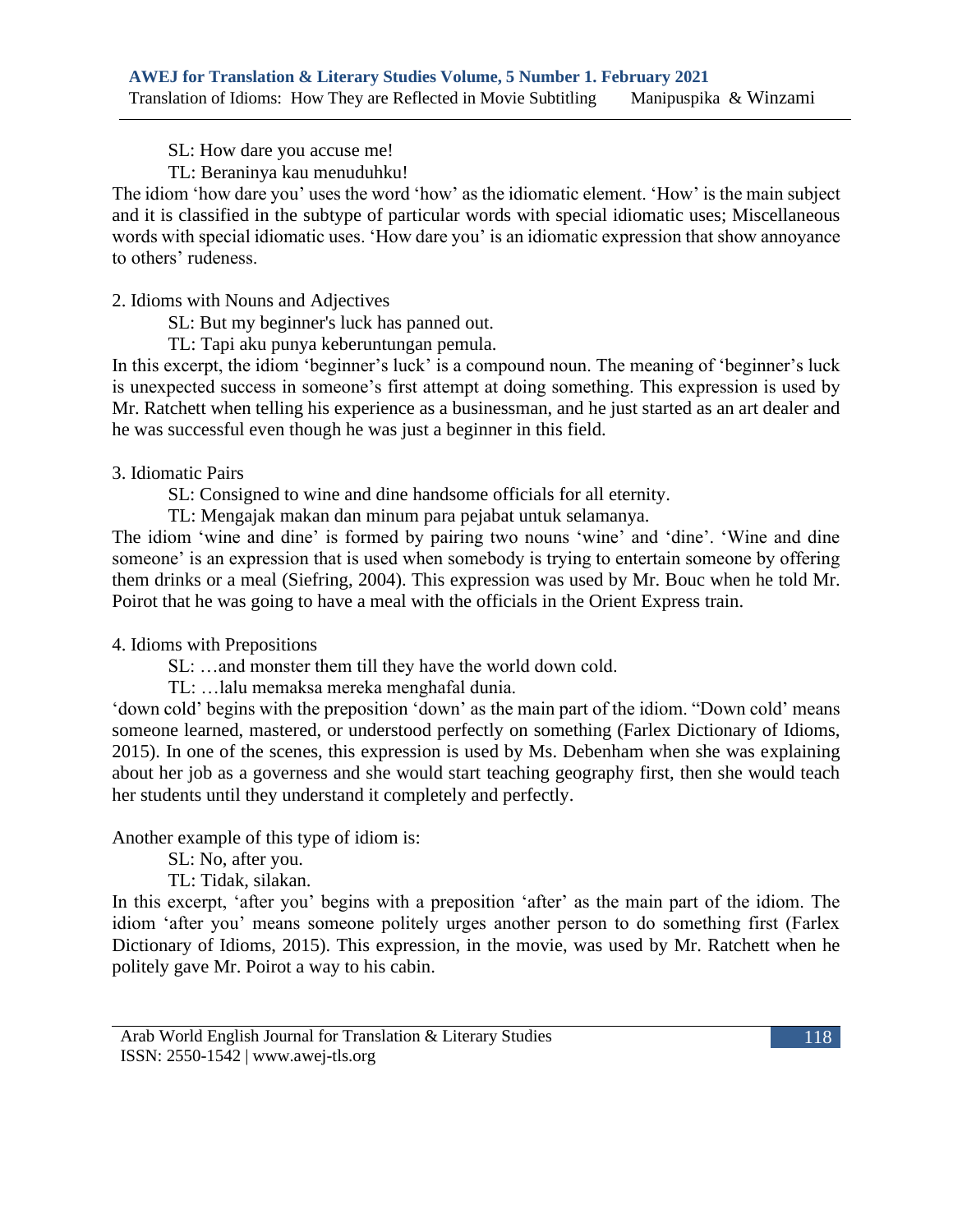5. Phrasal Verbs Idioms

In this type, the idiom is formed when it is organized by a verb. A verb can be considered as a phrasal verb if it consists of two or more words. One of these words must be a verb, while the other can be an adverb, a preposition, or both an adverb and a preposition. Sometimes, the combination of verb + preposition of particle results in a separated unit of meaning, which may be highly idiomatic.

SL: And when it is not, the imperfection stands out..."

TL: Ketika tidak semestinya, kecacatannya akan menonjol..."

The idiom 'stands out' consists of a verb 'stand' and a preposition 'out'; therefore, the idiom can be classified as Phrasal Verbs Idioms. According to Seidl and McMordie (1988, p.146), the idiom 'stand out' means be very noticeable or conspicuous.

SL: You know, with your books and your capers, you are missing out on romance.

TL: Dengan bukumu dan makananmu, kau melewatkan asmara.

The phrase 'missing out' can be classified as Phrasal Verbs Idioms, meaning someone has not experienced something or not profit from something.

## 6. Verbal Idioms

There are two combinations to form a verbal idiom. The combinations are verb with a noun and verb with a prepositional phrase.

SL: I don't quite see the point of your question.

TL: Aku tak mengerti arah pertanyaanmu.

The phrase 'see the point of something' can be classified into Verbal Idioms in Verb + Noun. The idiom means to understand or appreciate the meaning, reason, or importance of something (Farlex Dictionary of Idioms, 2015).

SL: He can see right through us.

TL: Dia bisa membaca pikiran kita.

The idiom 'see right through us' consists of a verb 'see' and a preposition phrase 'through us' therefore, the idiom can be classified as Verbal Idioms in Verb + Preposition Phrase. 'See right through us' or 'see through someone' means to understand or detect the true nature of someone (Spears, 2005).

7. Idioms from Special Subjects

SL: He is on holiday.

TL: Dia sedang berlibur.

In this excerpt, the idiom 'on holiday' can be classified into Idioms with Special Subjects in Travel subject because the idiom is related to travel. According to Farlex Dictionary of Idioms (2015), 'on holiday' means spending time away from work or school, especially to travel some place for

Arab World English Journal for Translation & Literary Studies ISSN: 2550-1542 | [www.awej-tls.org](http://www.awej-tls.org/)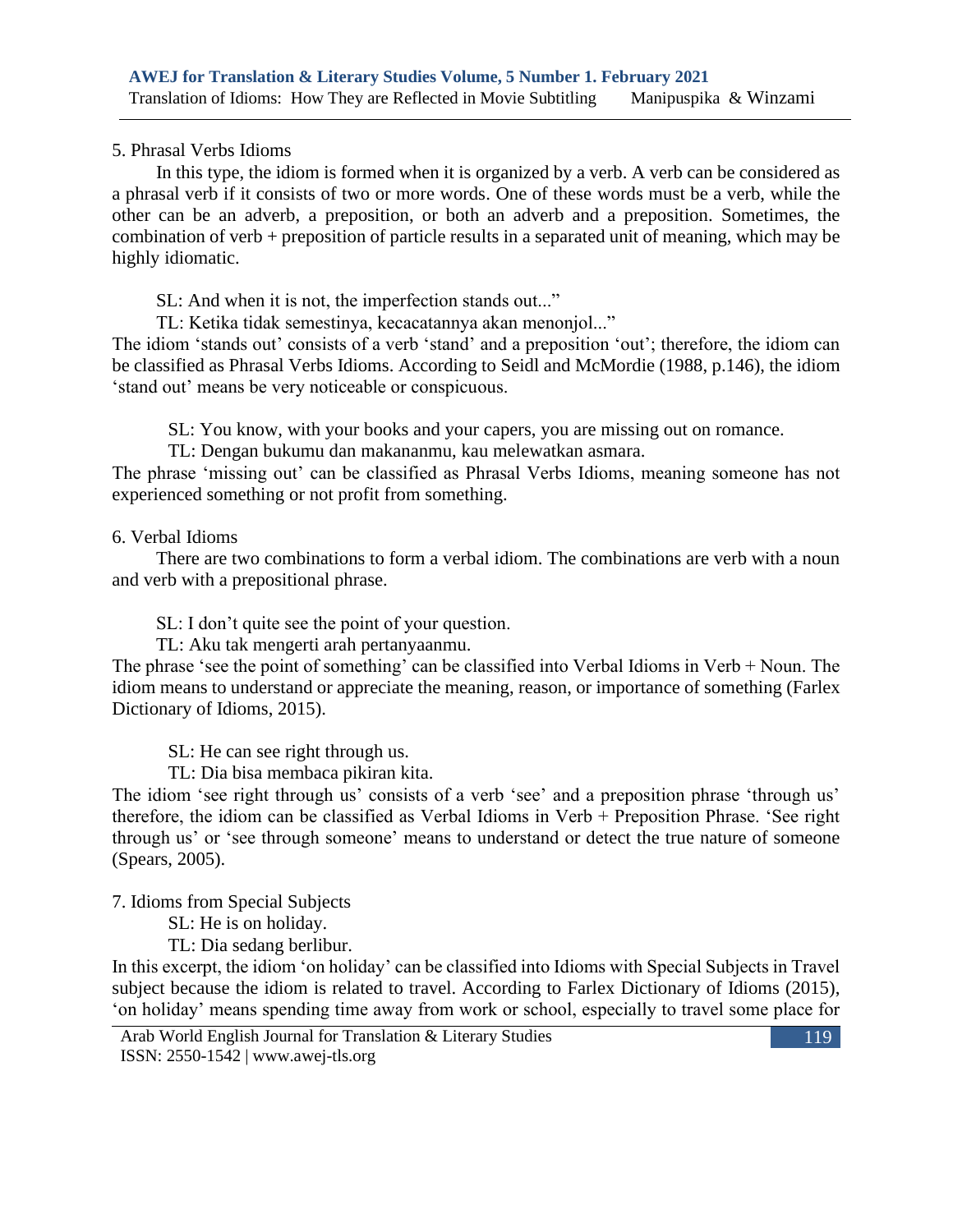recreation. The idiom was used by Mr. Poirot when someone looked for him for another case to handle it, but Mr. Poirot said that he was on holiday which means he did not want to take any cases for a while.

### 8. Idioms with Key Words from Special Categories

- SL: You're an odd bird there.
- TL: Kau orang yang aneh.

The idiom 'an odd bird' can be classified as Idioms with Key Words from Special Categories in the Animal category since the word 'bird' is related to the category. 'An odd bird' means an eccentric person whose behavior or way of life is regarded as strange (Seidl & McMordie, 1988, p.197).

- SL: I would like to hire you to watch my back...
- TL: Aku ingin menyewamu untuk menjagaku...

In this excerpt, the word 'back' is related to the part of the body category, so the idiom can be classified as Idioms with Key Words from Special Categories. The idiom 'watch someone (or your) back' means protect someone else (or yourself) against danger from an unexpected quarter (Siefring, 2004). The idiom was used by Mr. Ratchett when he wanted to hire Mr. Poirot to protect him from someone who wants to kill him.

## 9. Idioms with Comparison

- SL: Mrs. Hubbard wants to speak to you. I held her as best as I could.
- TL: Ny. Hubbard ingin bicara. Aku sudah berusaha menahannya.

'As best as I could' has a pattern 'as  $+$  Adjective  $+$  as  $+$  Noun', so this idiom can be categorized as comparison with 'as…as'. According to Farlex Dictionary of Idioms (2015), the idiom 'as best as I could' means to the best of someone's abilities. In the movie, this expression was used by one of the train conductors, Michel, when he told Mr. Poirot that Mrs. Hubbard insist wanted speak with him, but Michel could not hold Mrs. Hubbard anymore to not speak with Mr. Poirot.

With respect to the first research question, the findings of the study indicated that among Seidl & McMordie's (1988) types of idioms, all involved in this movie subtitle. Table 1 shows the frequencies and percentages of the categories of idioms.

| N <sub>0</sub> | <b>Types of Idioms</b>           | <b>Frequency</b> | <b>Percentage</b> |
|----------------|----------------------------------|------------------|-------------------|
|                | Keywords with Idiomatic Uses     | 16               | 21%               |
| 2              | Idioms with Nouns and Adjectives |                  | 3%                |
| 2              | Idiomatic pairs                  |                  | 1%                |

**Table 1**. *Frequency and percentage of each type of idiom*

Arab World English Journal for Translation & Literary Studies ISSN: 2550-1542 | [www.awej-tls.org](http://www.awej-tls.org/)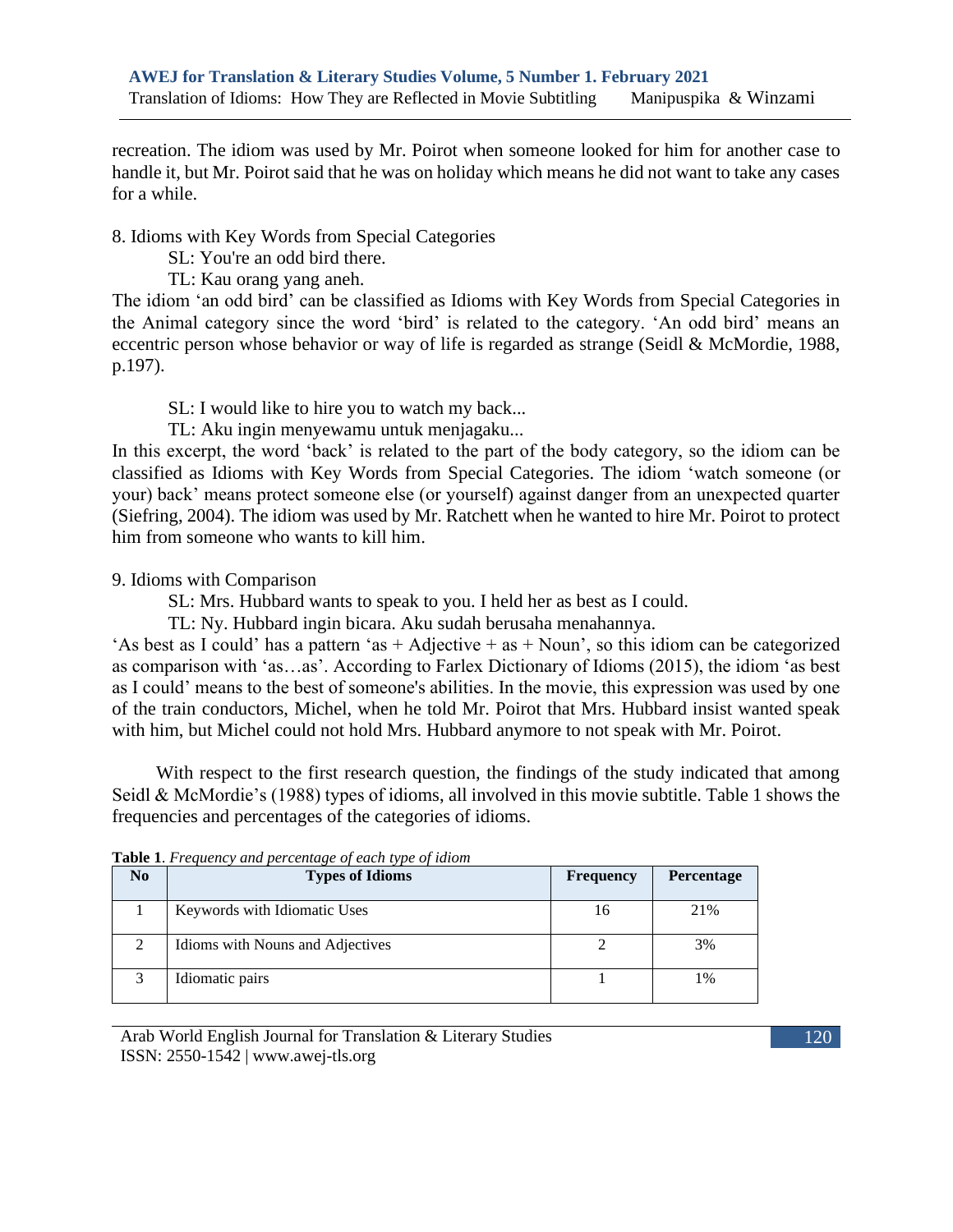## **AWEJ for Translation & Literary Studies Volume, 5 Number 1. February 2021**

Translation of Idioms: How They are Reflected in Movie Subtitling Manipuspika & Winzami

| 4           | Idioms with Prepositions                      |    | 9%   |
|-------------|-----------------------------------------------|----|------|
| 5           | Phrasal Verbs Idioms                          | 26 | 34%  |
| 6           | Verbal Idioms                                 | 5  | 6%   |
| 7           | Idioms from Special Subjects                  |    | 1%   |
| 8           | Idioms with Key Words from Special Categories | 16 | 21%  |
| $\mathbf Q$ | Idioms with Comparison                        | 3  | 4%   |
|             | <b>Total</b>                                  | 77 | 100% |

#### **Translation Strategies of Idiomatic Expressions**

1. Using an Idiom of Similar Form and Meaning

This translation strategy involves using an idiom in the TL that has the same meaning as the SL idiom. Also, the idiom in TL must consist of lexical items that is equivalent to the idiom in SL.

SL: How dare you accuse me!

TL: Beraninya kau menuduhku!

In this excerpt, the idiom 'how dare you' is an idiomatic expression that shows annoyance to others' rudeness. The idiomatic expression 'beraninya kau' is also often used to express annoyance to others' rudeness in the target language. Therefore, the translation of 'how dare you to accuse me!' into 'beraninya kau menduhku!' has both equivalent meaning and lexical item with the SL.

2. Using an Idiom of Similar Meaning but Dissimilar Form

This strategy is translating idiom by using an idiom with similar meaning but dissimilar form in the target language. In this case, the lexical items of an idioms are not preserved, therefore it is translated as a semantic equivalent.

SL: I've got three religions bent on riot.

TL: Ada tiga agama siap buat kericuhan.

According to Spears (2005), 'bent on riot' or 'bent on doing something' means determined to do something. Therefore, the translator translated the idiom as 'siap buat kericuhan' which has an equivalent meaning with the idiom 'bent on riot', but the translation has different lexical item from those in the source language.

#### 3. Translation by Paraphrase

Paraphrasing idioms is the best way to deliver the message contained in the SL idiom using different words and grammatical structures in the TL.

SL: I want to look at paintings and have too much time on my hands.

Arab World English Journal for Translation & Literary Studies ISSN: 2550-1542 | [www.awej-tls.org](http://www.awej-tls.org/)

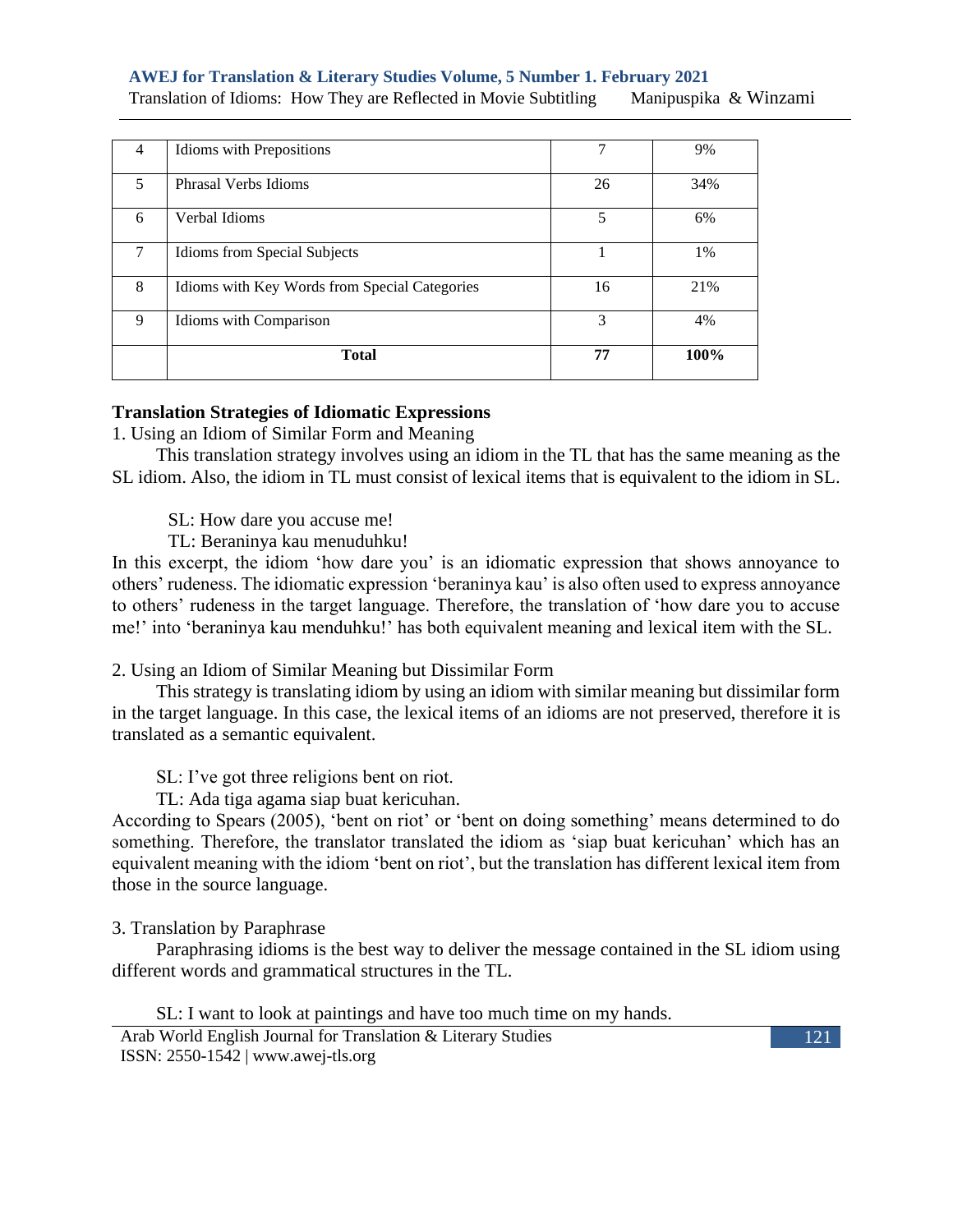TL: Aku ingin melihat-lihat lukisan dan punya banyak waktu luang.

The idiom 'have too much time on someone's hand' means to have extra time or have time to spare. The translator translated the idiom 'have too much time on my hands' into 'punya banyak waktu luang'. There is no match found in TL, so different words and grammatical structure from the SL idiom is used.

## 4. Translation by Omission

SL: I may not be good for much, but I sure as hell can get you a bed on my train...

TL: Aku hanya orang biasa, tapi aku bisa carikan kamar di keretaku...

In this translation, the translator omitted the idiom 'sure as hell' that is used to emphasize something. In this case, the idiom is used by Mr. Bouc that he was really sure that he could find room for Mr. Poirot. This expression has no equivalent lexical items and becomes redundant in the target language; therefore, the translator omitted the idioms for stylistic purpose.

With regard to the second research problem, the findings of the study indicated that from Baker's (2018) 4 translation strategies, translating by paraphrase was more beneficial for translating idiomatic expressions. Table 2 shows the frequencies and percentages of the translation strategies involved in the translation of idiomatic expressions.

| N <sub>0</sub> | <b>Strategies of Translating Idioms</b>               | <b>Frequency</b> | Percentage |
|----------------|-------------------------------------------------------|------------------|------------|
|                | Using an Idiom of Similar Form and Meaning            | 7                | 9%         |
| 2              | Using an Idiom of Similar Meaning but Dissimilar Form | 25               | 32%        |
| $\mathcal{E}$  | <b>Translation by Paraphrase</b>                      | 43               | 56%        |
| 4              | <b>Translation by Omission</b>                        | $\mathfrak{D}$   | 3%         |
|                | <b>Total</b>                                          | 77               | 100%       |

**Table 2**. *Frequency and percentage of each translation strategy*

## **Discussion**

With reference to the results of analysis, phrasal verbs idioms, idioms with key words from special categories, and keywords with idiomatic uses are among the highly frequent idiom categories used in this particular movie. This, in turn, affects the strategies of translating the idioms; Translation by Paraphrase was the very highly frequent translation strategy, taking more than 50% occurrences. On the other hand, Using an Idiom of Similar Meaning but Dissimilar Form is located in the high-frequency position of the continuum. Furthermore, Using an Idiom of Similar Form and Meaning and Translation by Omission are the translation strategies of low frequency.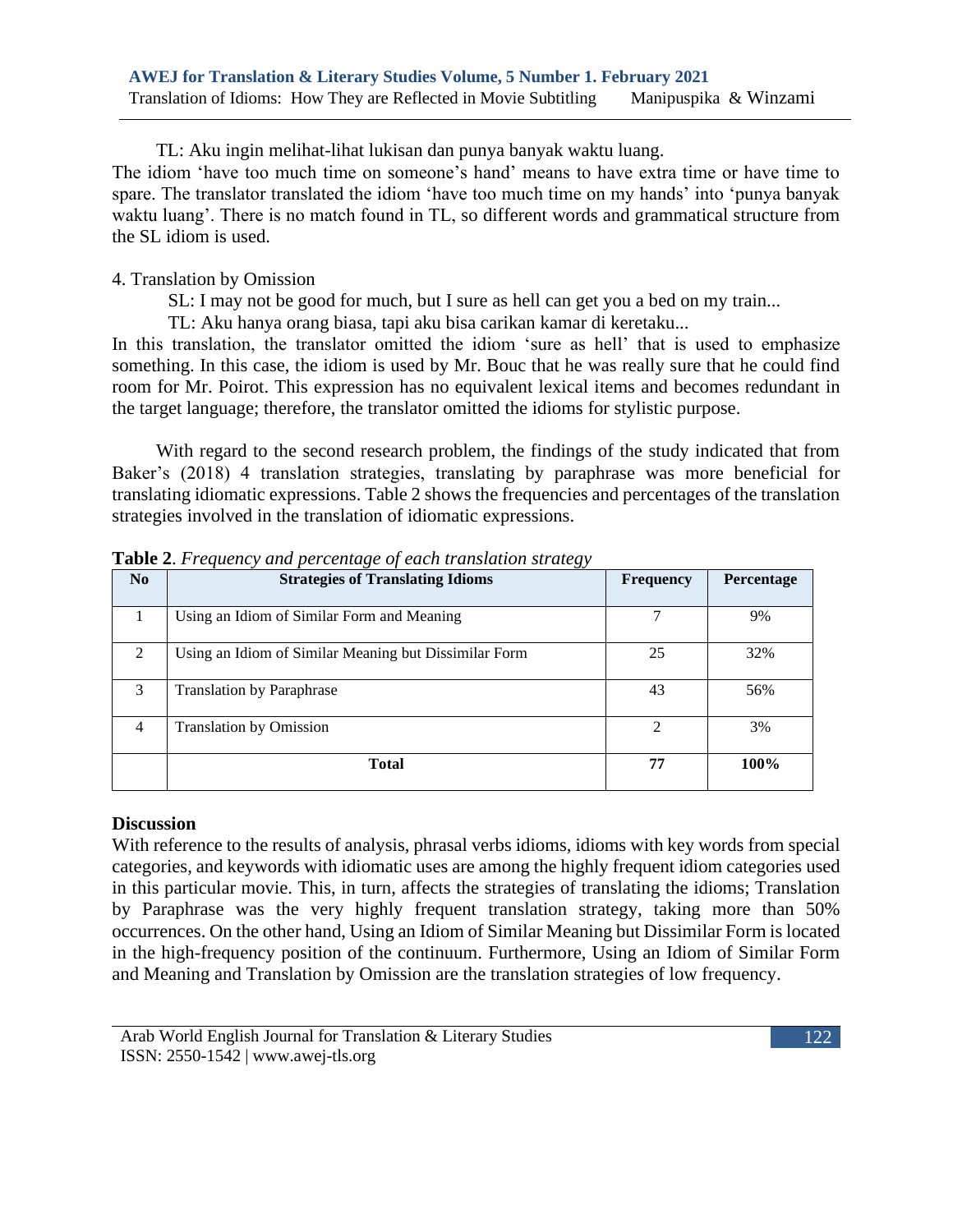It was revealed that all types of the idioms were found in Murder on the Orient Express movie. Phrasal verbs idiom is the most frequently type of idiom that occurred in the movie. This result was in line with Seidl & McMordie's (1988) statement that idioms are mostly organized by verbs and a verb can be considered as a phrasal verb if it consists of two or more words. One of these words must be a verb, while the other can be an adverb, a preposition, or both an adverb and a preposition.

In addition, all strategies of translating idiomatic expressions proposed by Baker (2018) were employed in the movie subtitle. Translation by paraphrase (56%) was found to be the most frequently used by the translator to translate the idioms. It is because there are cultural differences between the SL and the TL, and sometimes translators might find it difficult to find the exact translation of the idioms. Therefore, the translator often uses this strategy in order to convey the meaning of the utterances as clearly as possible.

The result of this present study strongly supported Fitri et.al (2019) revealing that translation by paraphrase is the most preferred strategies in translating English idioms into non-idiomatic expression in Indonesian language. As Baker (2018) indicated that translation by paraphrase is the most common way of translating SL idioms which do not have the equivalent in TL. It is not easy to find the equivalent of SL idiom or there is no appropriate idiom and then transferred it into TL idiom. Hence, the translator tries to render the meaning of source text (ST) idiom using words in TL which are similar or close in meaning to ST, but the words do not make up an idiom.

The second most used strategy (32%) was translating using an idiom of similar meaning but dissimilar form. In this strategy, the lexical items of the idioms are not preserved, therefore it is translated as a semantic equivalent. The third position was the translation using an idiom of similar form and meaning (9%). Even though Baker (2018) argued that this strategy is most unlikely used, this present study found its application in the movie subtitling. Finally, the least strategy employed was translation by omission. Omission may be used when there is no close equivalent meaning and style in the target language.

Idioms are expressions that are culture-bound; therefore, it will not be wrong to say that culture is most complex topic to deal with translation. This is in line with Hassan & Tabassum' (2014) study stating that culture is an umbrella term and translators confront the problems of mixing between connotations and denotative meanings of words, forms and address and the hurdles related with metaphors and idioms.

This study finding also confirms a previous study from Wicaksono & Wahyuni (2018) that translation by paraphrase is the most common strategy in translating the idioms. The underlying reason is because translation by paraphrase is the flexible strategy to translate the idioms and the translation will be more acceptable and it is easier for TL readers to understand. The difference of the finding may be explained from the variability of the research objects, for instance, folklores,

Arab World English Journal for Translation & Literary Studies ISSN: 2550-1542 | [www.awej-tls.org](http://www.awej-tls.org/)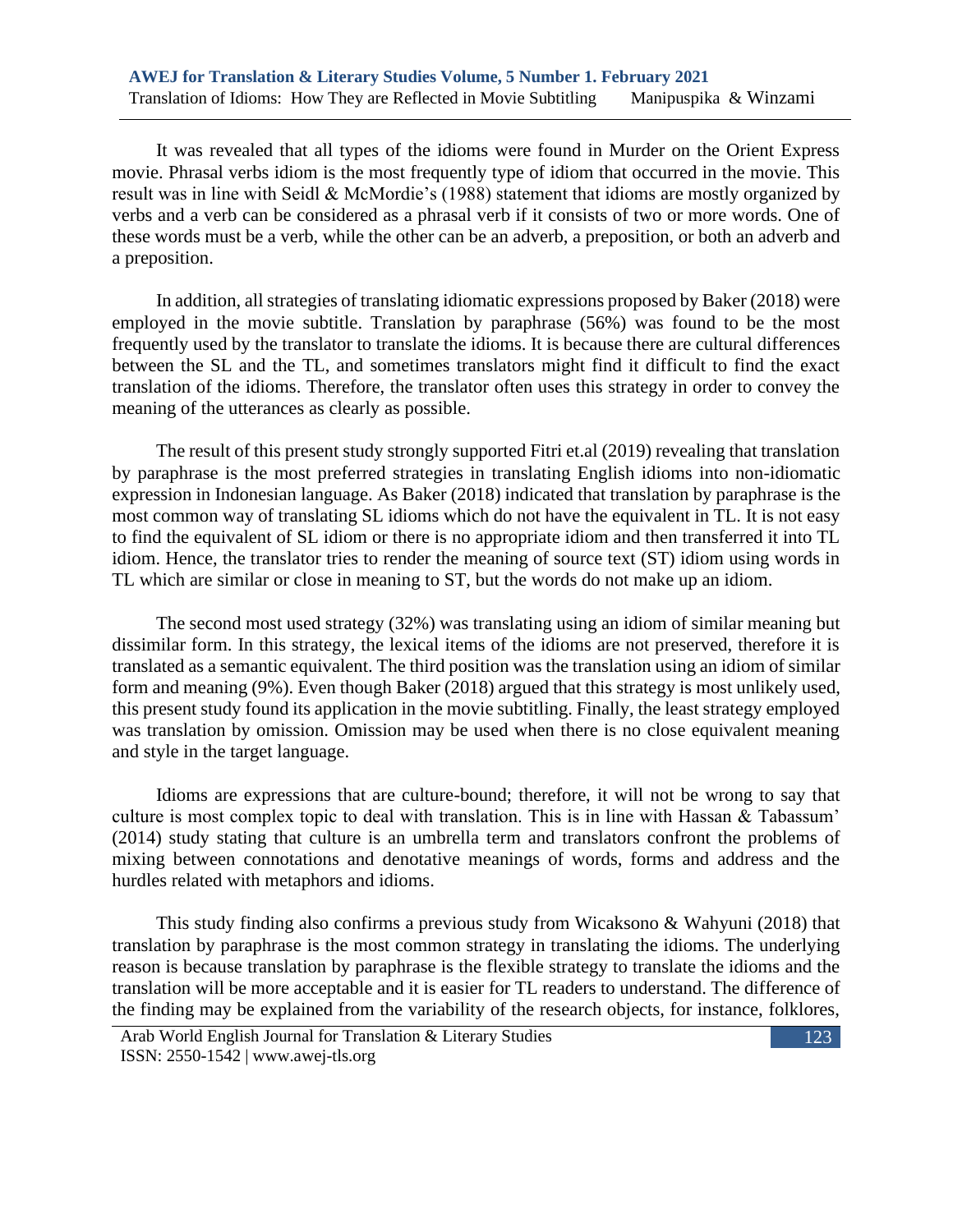novels, etc. This present study also came up with results in line with Mabruroh's (2015) study revealing that the dominant type of idiom used in 'The Adventures of Tom Sawyer' novel is phrasal verb idiom with 446 idioms (56.03%).

Lastly, this current study results agreed with Baker (2018) saying that idioms allow little or no variation in form and, in the case of idioms, often carry meanings which cannot be deduced from their individual components. Idioms and fixed expressions cannot be formally translated because their forms are misleading. It is the content and the cultural background that matter.

## **Conclusion**

Phrasal verbs idioms are the most frequent type of idiom used in the movie with the occurrences of 26 out 77 idioms. It is because most idioms were organized by a verb comprising the combination of verb and preposition or verb and adverb. Furthermore, translation by paraphrase is the most frequently used by the translator in translating the idioms in Murder on the Orient Express movie with the occurrences of 43 out of 77 idioms. Due to the different culture between the SL and TL, the translator tends to paraphrase the English idiom into Indonesian. Translation by paraphrase can be used when the translator cannot find the suitable translation idioms in the TL, so they can paraphrase the meaning of the idiomatic expression to the target language, which is Indonesian in this case. Recommendation is addressed to future researchers, in which further study should address a comparative analysis to show how idiomatic expressions are translated differently in different objects.

#### **About the Authors;**

**Yana Shanti Manipuspika** is a lecturer in Study Program of English, Faculty of Cultural Studies Universitas Brawijaya, Malang, East Java, Indonesia. She earned her Master's Degree (2009) in Applied Linguistics from The University of Newcastle, Australia. Her research and teaching interests include Second Language Acquisition (SLA), Pragmatics, and Translation Studies. ORCiD: https://orcid.org/0000-0002-3885-7232

**Damai Reska Julia Winzami** graduated with a bachelor's degree from Universitas Brawijaya, Indonesia in 2020. She earned a Bachelor of Arts in English language, in linguistics concentration. ORCiD: https://orcid.org/0000-0002-7448-9369

#### **References**

Baker, M. (2018). *In Other Words: A Course book on Translation (Third Edition).* London and New York: Routledge. *Farlex Dictionary of Idioms*. (2015). Retrieved April 1 2020 from. https://idioms.thefreedictionary.com/